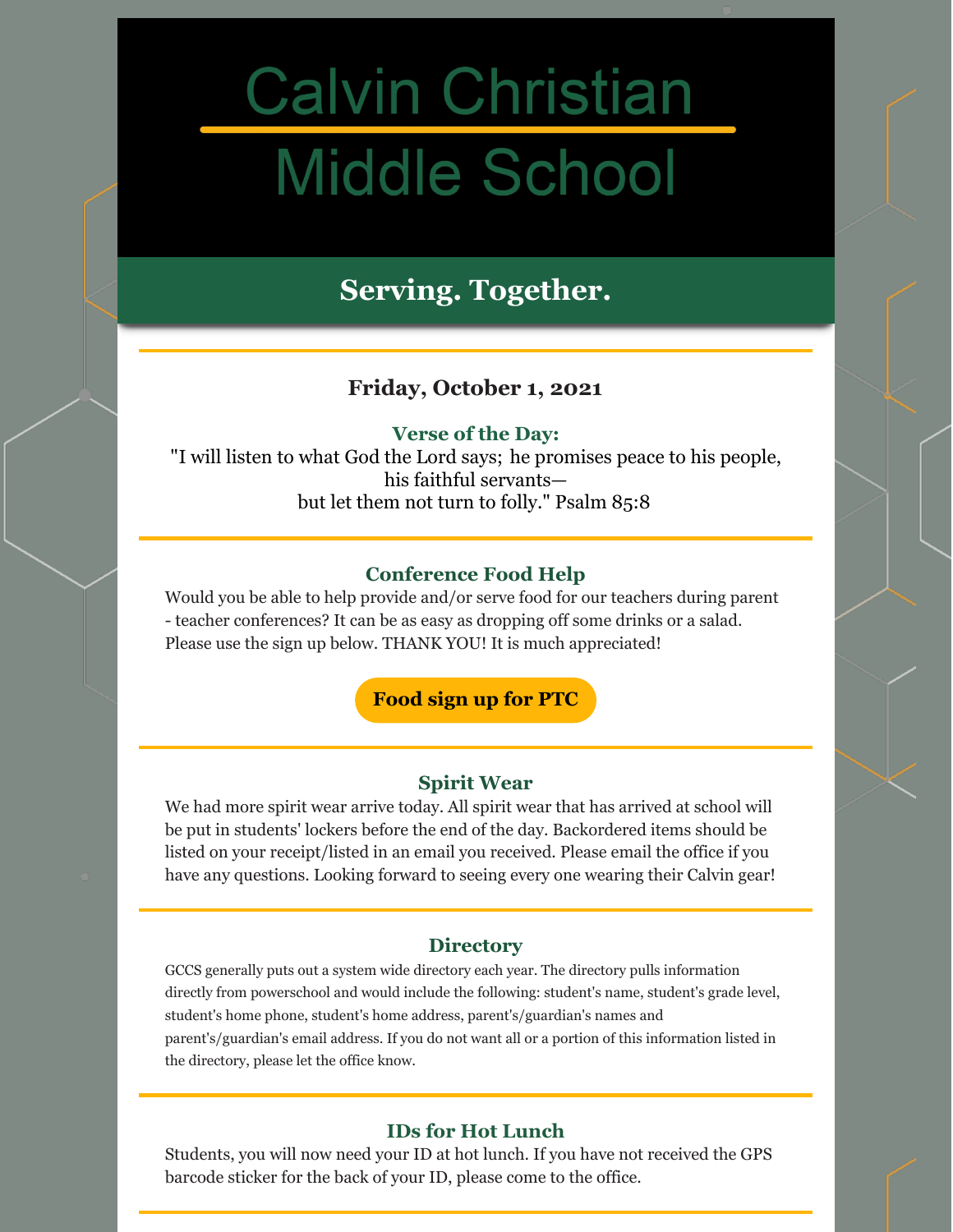#### **Golf Event for CCMS Students**

All 6th, 7th and 8th grade students are invited to participate in our Christian School league 1 day golf event on Saturday October 16. Please return your form and payment by Friday October 8. Copies are available in the office as well. **Golf [Information](https://docs.google.com/document/d/1zDXpbiglhVVPswo8ttQTeVXIJVE6D7-CXLcKHJTDCig/edit?usp=sharing)**



#### **Attention Parents!**

Are you interested in giving back to our school? We are in need of a new Parent Organization leader, and 6 members to make a difference for our teachers and staff. We need volunteers ASAP! Please email us at cosparentorg@gccsmi.org or contact the school office.

The Parent Organization(PO) was established to show support for the learning community of Calvin Christian Middle and High School.

The PO's focus is helping to organize volunteers for events relating to the "appreciation" of staff:

- Parent teacher conference dinners
- Staff and Support monthly snacks
- End of year Staff Appreciation week and lunch
- Grandparents Day luncheon
- Food/snacks for Curriculum meetings
- Annual Mother's Day flower sale

Also anyone can contribute to monthly staff appreciation snacks link here:

## **Staff [Appreciation](https://www.signupgenius.com/go/10c0d4eaeae2ea5f8c25-20202021) Snacks**

#### **Parent Teacher Conference Information**

Parent Teacher Conferences will take place on the following dates:

- Monday, October 11 5:00-8:00
- Wednesday, October 13 5:00-8:00
- Friday, October 15 9:00-11:00

Watch your email for signups, which will be coming soon!

#### **Key Cards Are Back!**

Key Card books/cards are available for purchase from the middle school office and business today. Books are \$25 and include both a book and a handy card (the card includes some unlimited use coupons!).

Stop in the office to take a look and purchase one (or more) today! Remember, Key Cards can also be a fun gift to give for the holidays! Check out the Key Card website for all the coupons that are available.

# **Key Card [Website](https://qrkeycard.com/)**

#### **Come Tailgate With Us!**

You're invited to join us for TWO tailgate parties hosted by Grandville Calvin Christian School! Be sure to save the dates:

**TOMORROW! Saturday, Oct. 2nd** during the Varsity Boys' soccer game at Morren Field. Games start at 11:00am.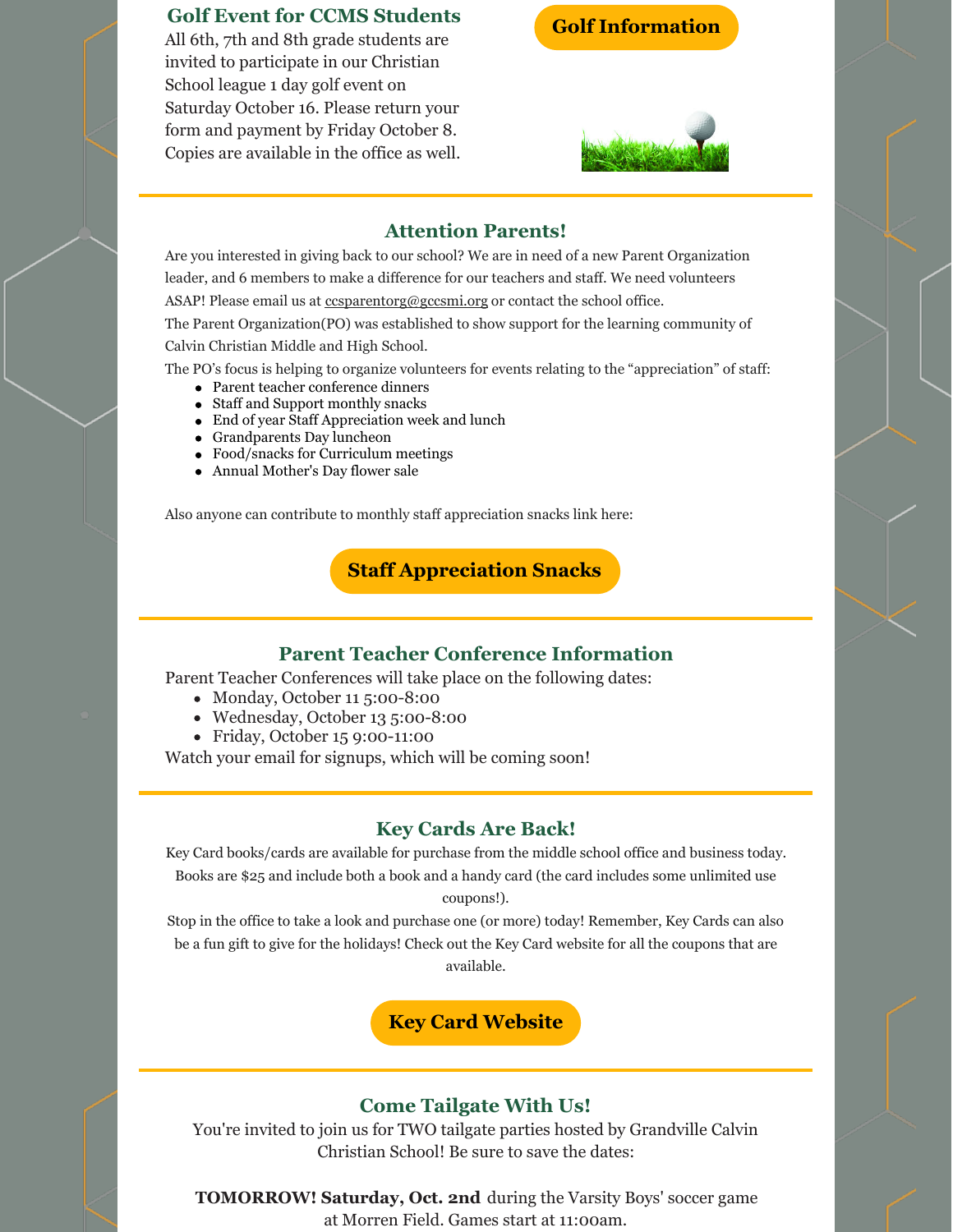**Friday, Oct. 15th** during the Varsity Boys' football game at Davies Field starting at 5:00pm. (Grandville Middle School.)

#### **Skating Party!**

Tuesday Oct 5 6:30-8:30 pm Tarry Hall Roller Rink \$5 to skate and \$2 for skate rental

### **Tarry Hall [Website](https://tarryhall.com/)**



#### **Teacher substitutes needed!**

Do you have a little extra time in your schedule and would like to find another way to help out at school without a scheduled commitment? We are in need of substitute teachers for our middle school! Are you only available one day a week? That's great! Are you able to come in for only short periods of time? Perfect! If you are willing to sub we would love to have you on our list! No experience necessary! If you are interested in being a sub for the middle school, pleaseemail Mr. Folkert.

**Email Mr. [Folkert](mailto:jfolkert@gccsmi.org)**

#### **It's Back!**

Herman's Boy Coffee Sale coming soon! Details will be coming next week.

**[September](https://files.constantcontact.com/9f9c2db7501/14004bb2-4030-46e7-afa3-79b291df5d6e.pdf) Hot Lunch Menu**

**[October](https://files.constantcontact.com/9f9c2db7501/a4668158-a807-416c-bfa1-597875563f2d.pdf) Hot Lunch Menu**

#### **MS Athletic News and Notes**

All games are at 4:00pm unless otherwise noted. [Directions](https://www.gosquires.org/sports/middle-school-sports/locations/) to other schools Link to sports [schedules](https://www.gosquires.org/sports/middle-school-sports/schedule/) (this will be updated as we are given the information)

*Subject to change due to gym availability, weather etc.*

#### **Football**

10/5 @ Hopkins, No bus

#### **Boys Soccer**

**Green Team** 10/4 Practice 3:30-5 10/5 @ Dutton Chr, Bus #2, 3:00 pm 10/7 Jenison Chr, home **Gold Team** 10/1 Moline Chr, Home 10/4 Practice 2:45-4:15 10/5 West Side Chr, Home 10/7 @ Hudsonville Chr., Bus 17, 3:00 pm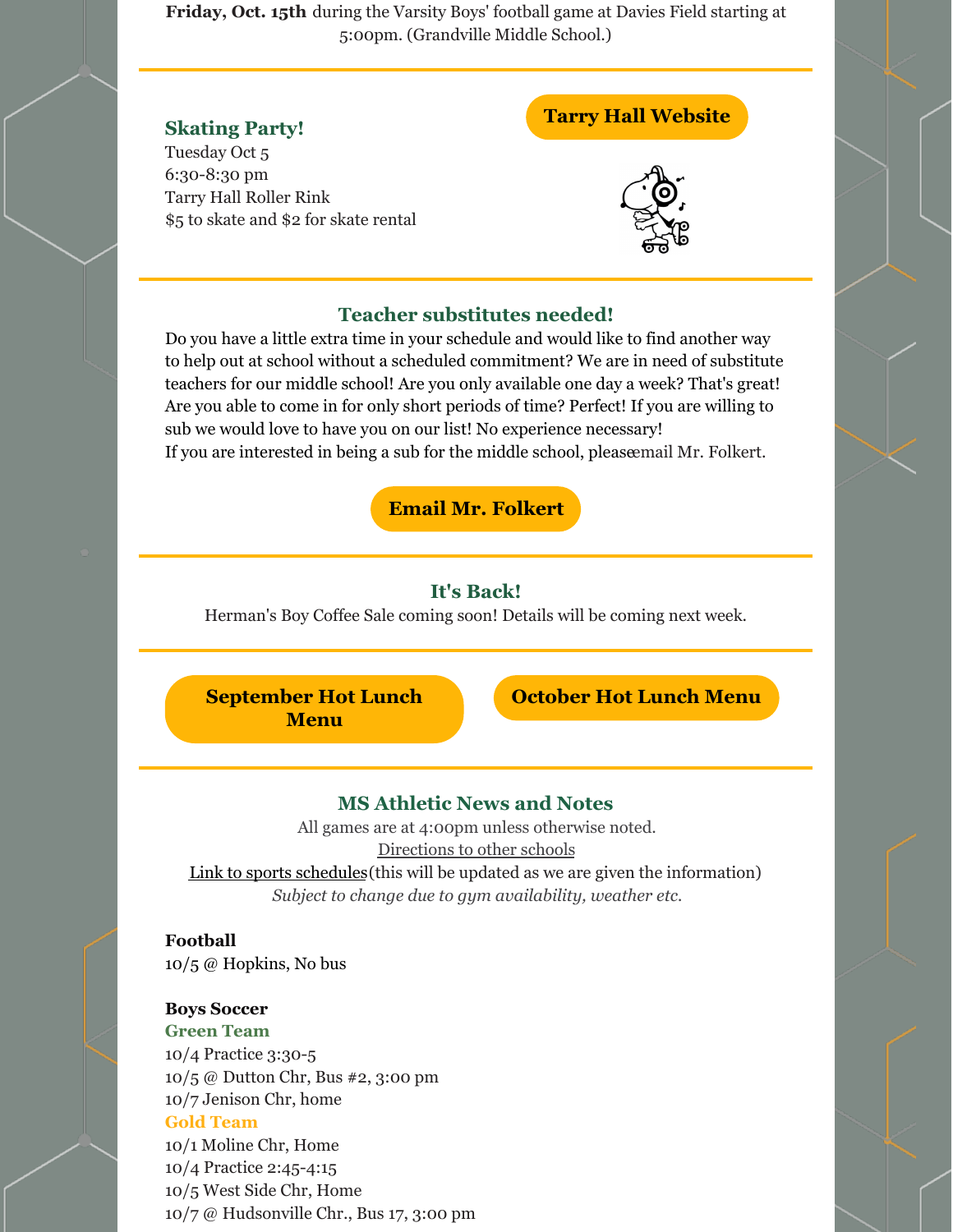#### **8th Girls Volleyball Green Team:**

10/4 Practice 5-6:30 10/6 Sparta, home 5pm 10/7 @ Allendale Chr, Bus 18, 3:10 pm **Gold Team:** 10/4 Practice 5-6:30 10/5 Dutton Chr, home

10/7 @ Allendale Chr, bus 18, 3:10

#### **7th Girls Volleyball**

10/4 Practice 2:45-4 (THIS IS AN ADDED ONE) 10/5 @ Dutton Chr, 5:15, No bus 10/6 Sparta, home 10/7 Jenison Chr, home

#### **Cross Country**

10/5 South Christian Invitational

#### **CALENDAR**

10/5 Middle School Skating Party 10/8 Picture Make up Day

#### **Requested Announcements:**

**Important Tech Parent Info -** Ivanrest Church is hosting a series of presentations by Protect Young Eyes this school year and would love to have the families of GCCS aware of the opportunity.

Ivanrest Church will be hosting six presentations throughout the 2021-2022 school year:

- October 14 The Digital Culture of Kids
- November 11 4 Layers of Digital Protection
- December 9 The Big 4: Snapchat, Instagram, TikTok, and YouTube
- January 13 Top Digital Safety Tips and Tricks
- February 10 Mental Health, Tech & Our Kids
- March 10 Pornography Harms & Hopes

Each presentation will begin at 7:00 PM and they are being offered at no cost to attendees. We do ask anyone who plans to attend to register [\(https://www.eventbrite.com/e/the-digital-culture-of-kids-sponsored-by-ivanrest](https://www.eventbrite.com/e/the-digital-culture-of-kids-sponsored-by-ivanrest-church-tickets-174523463377)church-tickets-174523463377) so we can appropriately plan.

**Sale** -The Heritage Christian School Fall Children's Clothing and Toy Sale will be held on Saturday, October 2, from 9am to 12:00. Items for sale include infant to teen clothing, winter gear, snow boots, outdoor/indoor toys, books, games, shoes, baby equipment, maternity, and more. Delicious baked goods are also for sale! Located in the large gym at Heritage Christian at 6340 Autumn Dr., Hudsonville. Hope to see you there!